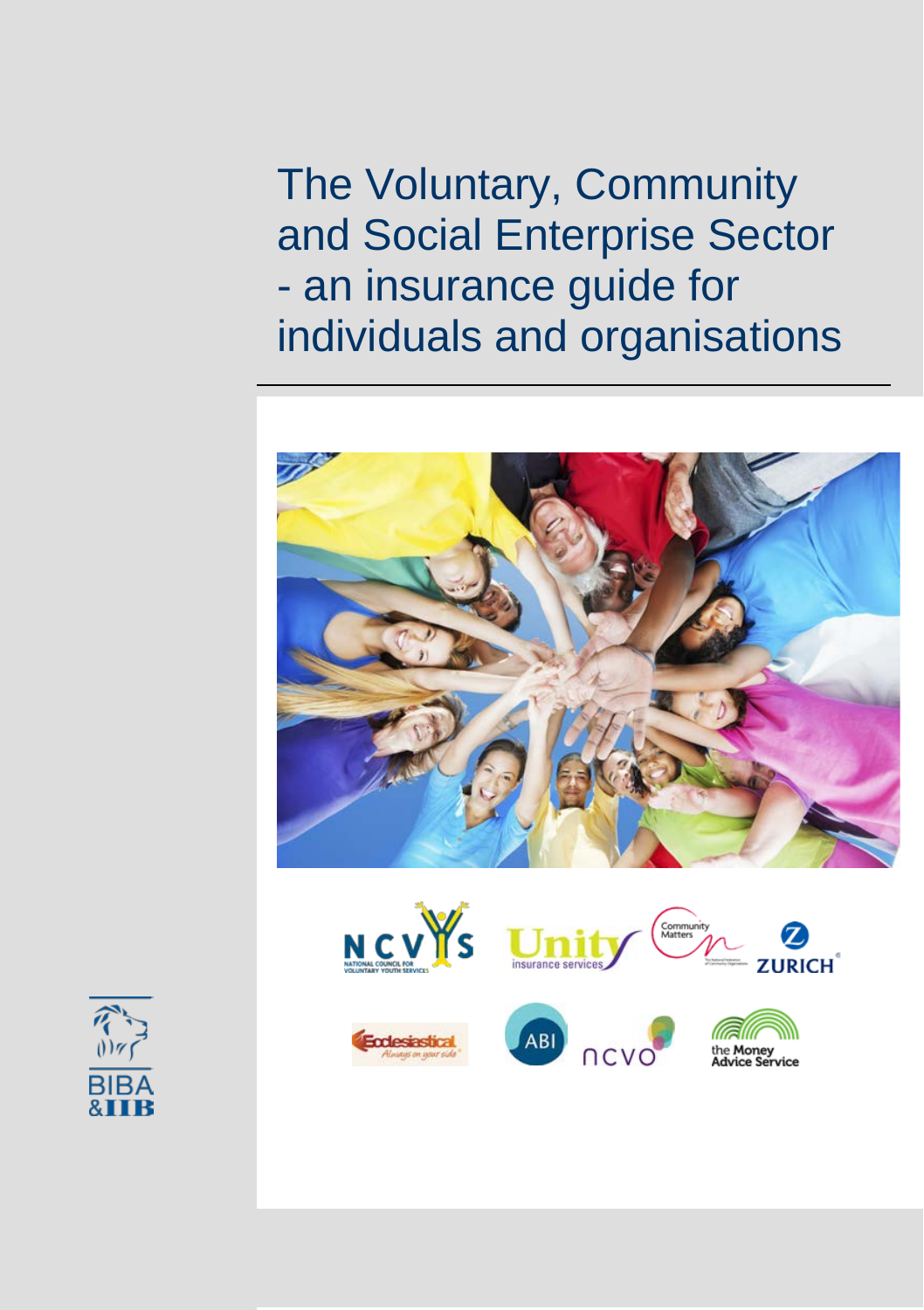## **Contents**

## **Foreword**

# **Introduction**

- **1. Section 1 - Insurance required by law**
	- 1.1 Employers' liability
	- 1.2 Motor Personal
	- 1.3 Motor Fleets or individual commercial vehicles

## **2. Section 2 - Important insurance cover for individuals who volunteer or act as trustees**

- 2.1 Trustee and management liability / charitable trustees indemnity insurance
- 2.2 Property household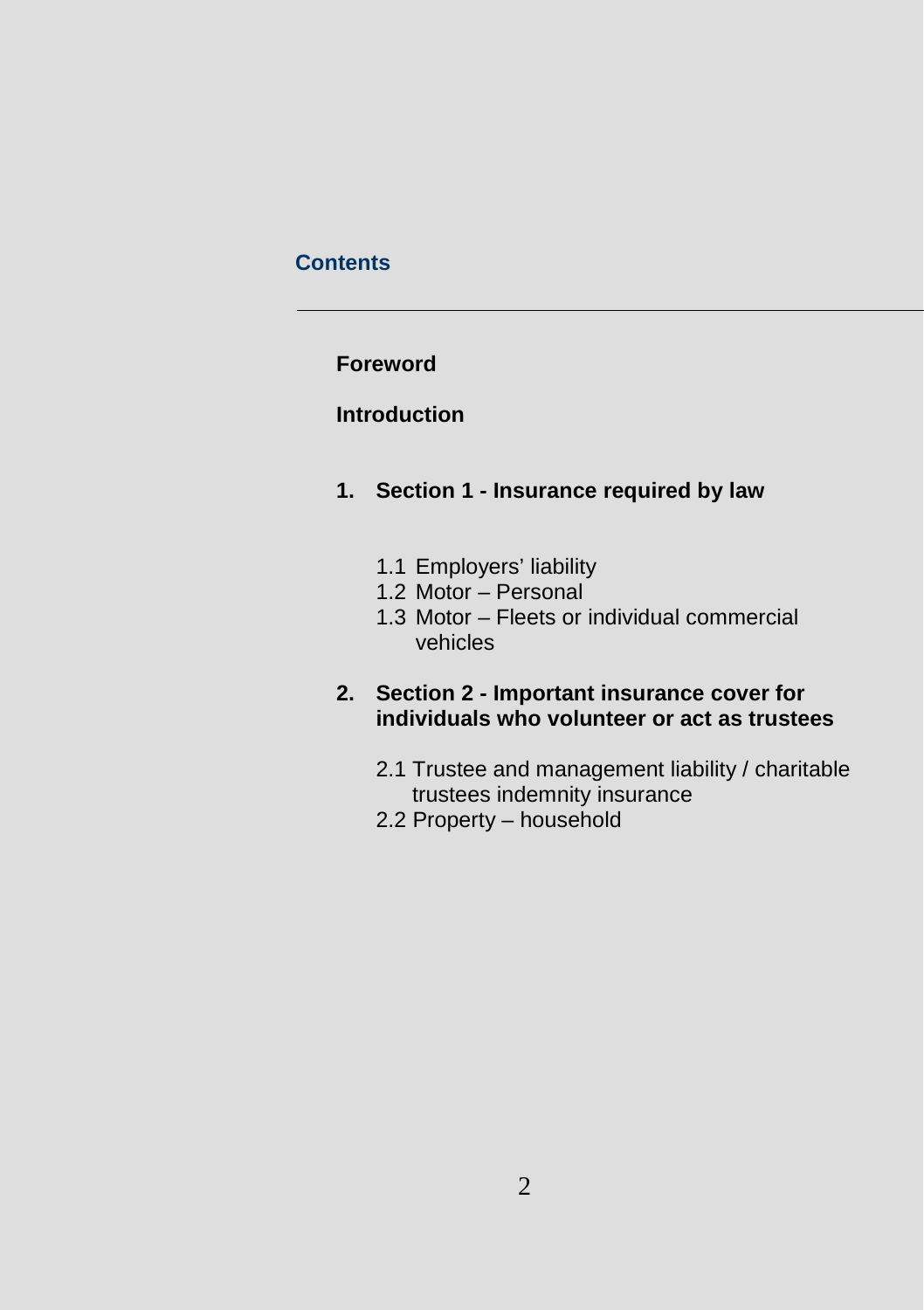## **Section 3 – The charity and community sector**

- 3.1 Public liability
- 3.2 Professional indemnity
- 3.3 Property commercial
- 3.4 Engineering insurance
- 3.5 Fidelity/crime insurance
- 3.6 Insurance of money
- 3.7 Business interruption or consequential loss
- 3.8 Goods in transit
- 3.9 Loss of licence
- 3.10 Employment practice liability (EPL)
- 3.11 Commercial legal expenses insurance
- 3.12 Personal accident & sickness insurance
- 3.13 Permanent health insurance
- 3.14 Business or personal travel insurance
- **3. Section 4 - Summary**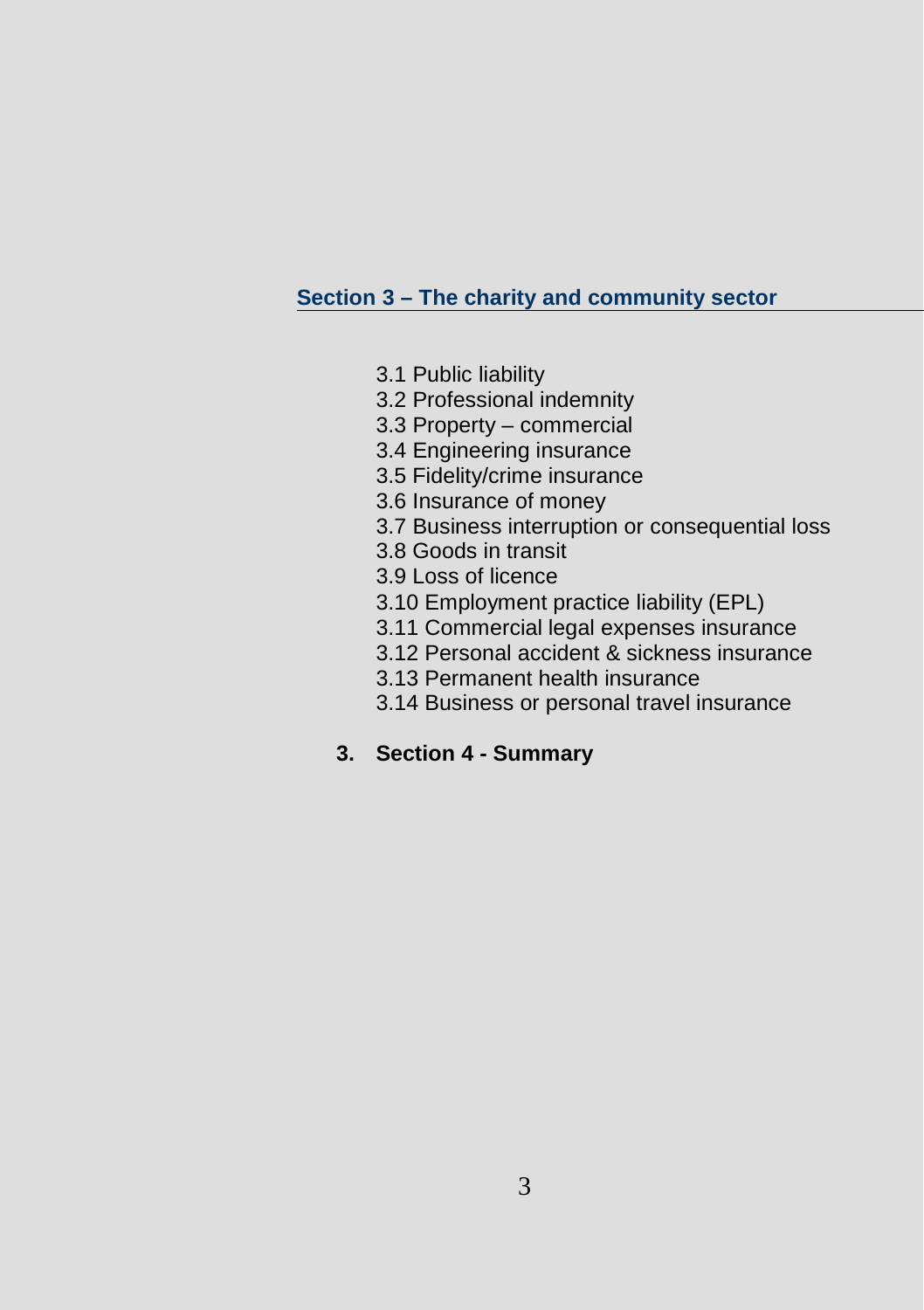#### **Introduction**

When considering whether or not to volunteer, the risks of volunteering are quite often assessed either by individuals, constituted organisations or charities. The perceptions of risk can often be over exaggerated, but where clear risks do exist, there are many ways in which such risk can be mitigated by risk management and by arranging appropriate insurance cover.

Some classes of insurance are required by statute, others are considered to be important if carrying out certain activities or tasks as an individual or organisation, but quite often there is overlap between one class of insurance and another.

In this guide, clear identification of what each policy generally covers is provided. Your insurer can provide you with further information about the risks that can be insured and what your insurance policy will cover. You may also choose to use the services of an insurance broker to assist you. If you need assistance and guidance in finding an insurance broker, the British Insurance Brokers' Association's (BIBA) Find a Broker service can help. BIBA can be contacted either through [www.biba.org.uk](http://www.biba.org.uk/) or on 0870 950 1790

Many of the classes of insurance outlined in this guide can be purchased as stand alone insurances, but many are provided as standard extensions or as sections of cover within combined package polices that are specially designed for the charitable and voluntary sector.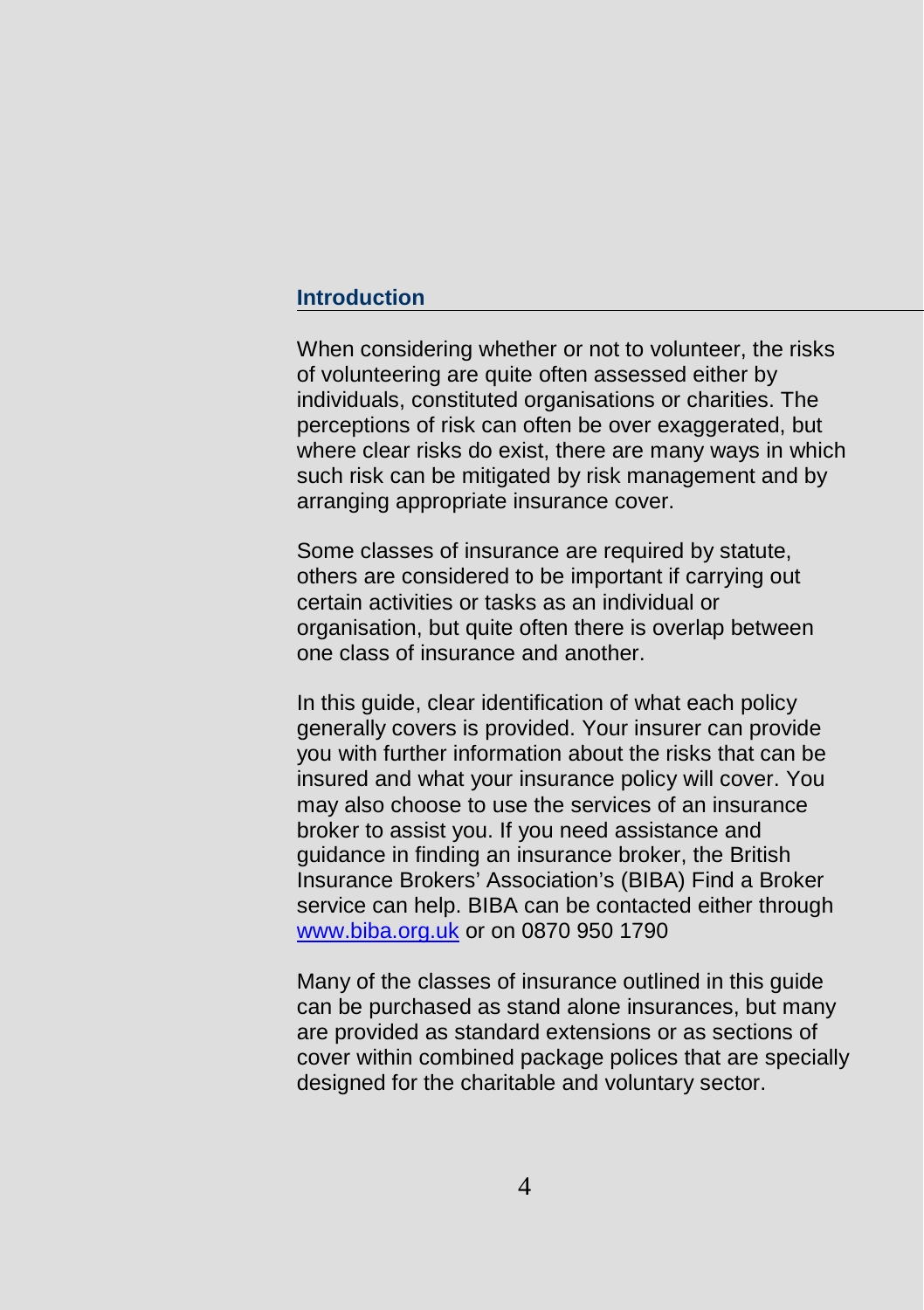## **Section 1**

# **Insurance policies required by law**

The insurances in this section are required by statute, which means that in the event that certain circumstances prevail, you are required by law to arrange appropriate insurance cover.

- Employers' Liability
- Motor Personal
- Motor Fleets or individual commercial vehicles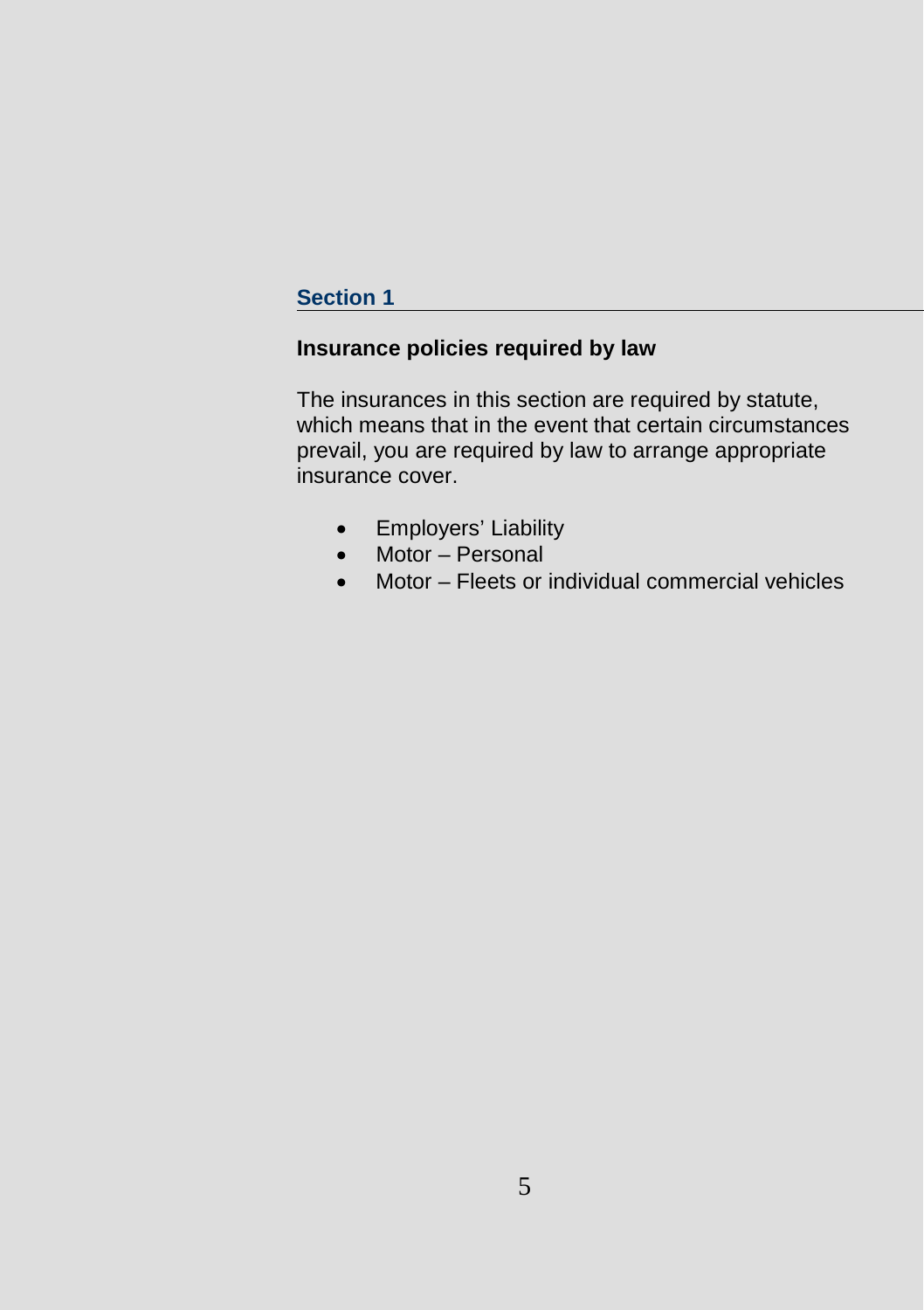## **1.1 Employers' liability**

#### **What is it?**

Insurance you buy as an employer to cover your employees. This includes permanent staff who work on a full or part time basis and any volunteers who work under your direction or control.

#### **Who might need it?**

Anyone who is an employer is required by law to have this, with some minor exceptions where your employees are family members.

### **What is covered?**

Your civil liability arising from a claim for injury to an employee. And the cost of defending those claims.

#### **The policy will also usually include:**

Defence costs for prosecutions under the Corporate Manslaughter Act 2007, defence costs for prosecutions under the Health & Safety at Work Act 1974

#### **What is not covered?**

Employers' liability does not cover people who are not employed by you, but it does cover injury to 'Authorised Volunteers'. You must however ensure that your insurer is advised that 'volunteers' are utilised as some less specialist insurers may consider this to be a material fact that has to be disclosed to them.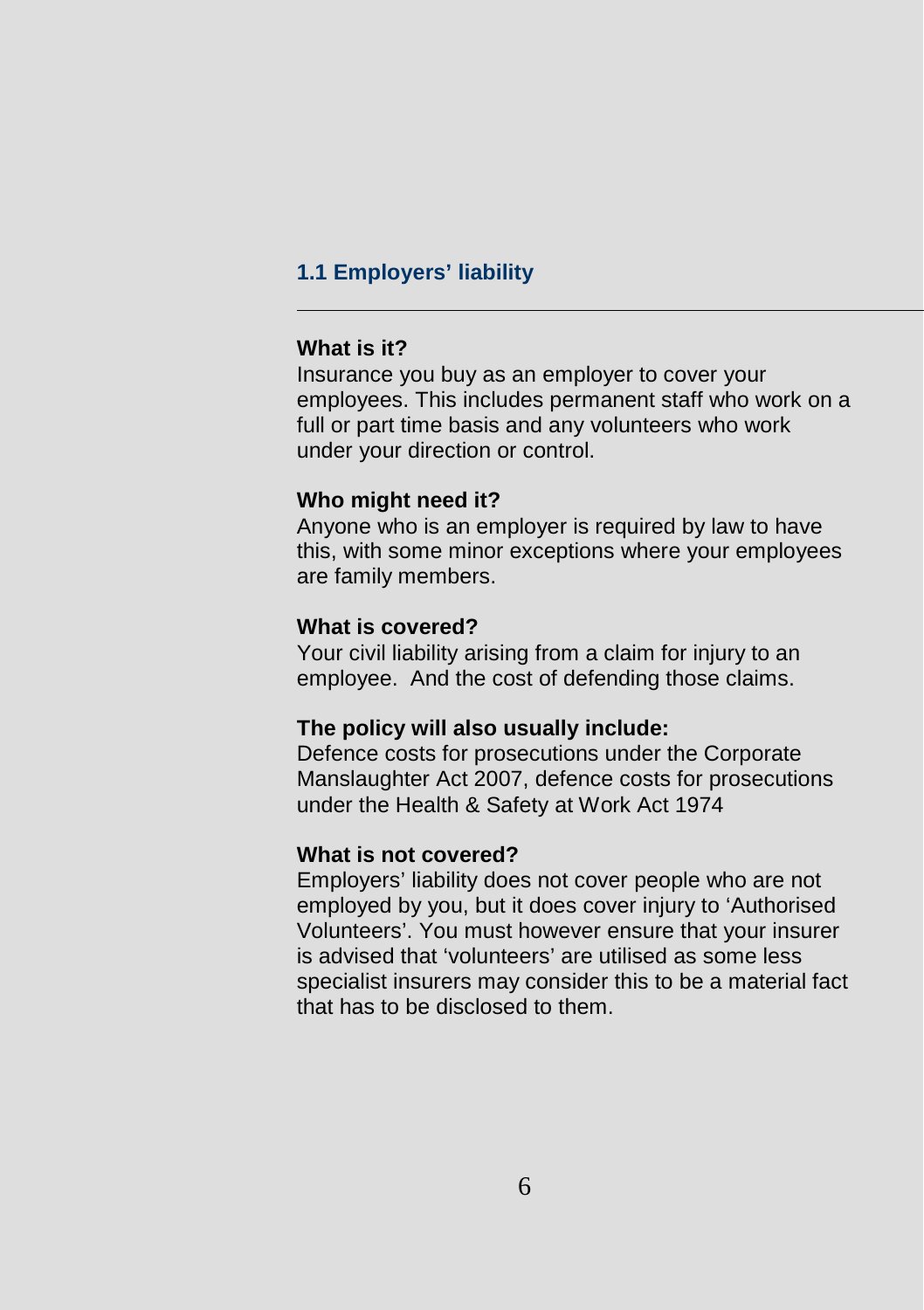## **1.2 Motor - personal**

## **What is it?**

Insurance you buy for your own personal vehicle.

#### **Who might need it?**

It is compulsory by law for every keeper and user of a car to have a minimum of third party insurance cover.

### **What is covered?**

Your civil liability arising from a claim for injury to another person or damage to their property and the cost of defending those claims.

### **The policy will also usually include:**

The cost of repairs to your own vehicle if you have higher levels of cover e.g. fully comprehensive. But cover can be arranged on a third party fire and theft only basis.

If you are using your own vehicle in connection with voluntary activities, the vast majority of insurers will cover you at no extra charge. See the ABI website for more details www.abi.org.uk

#### **What is not covered?**

Use of the vehicle for activities not notified to your insurer.

The policy excess is not covered and there may be restrictions to windscreen cover, personal effects or where modifications have been made to the vehicle.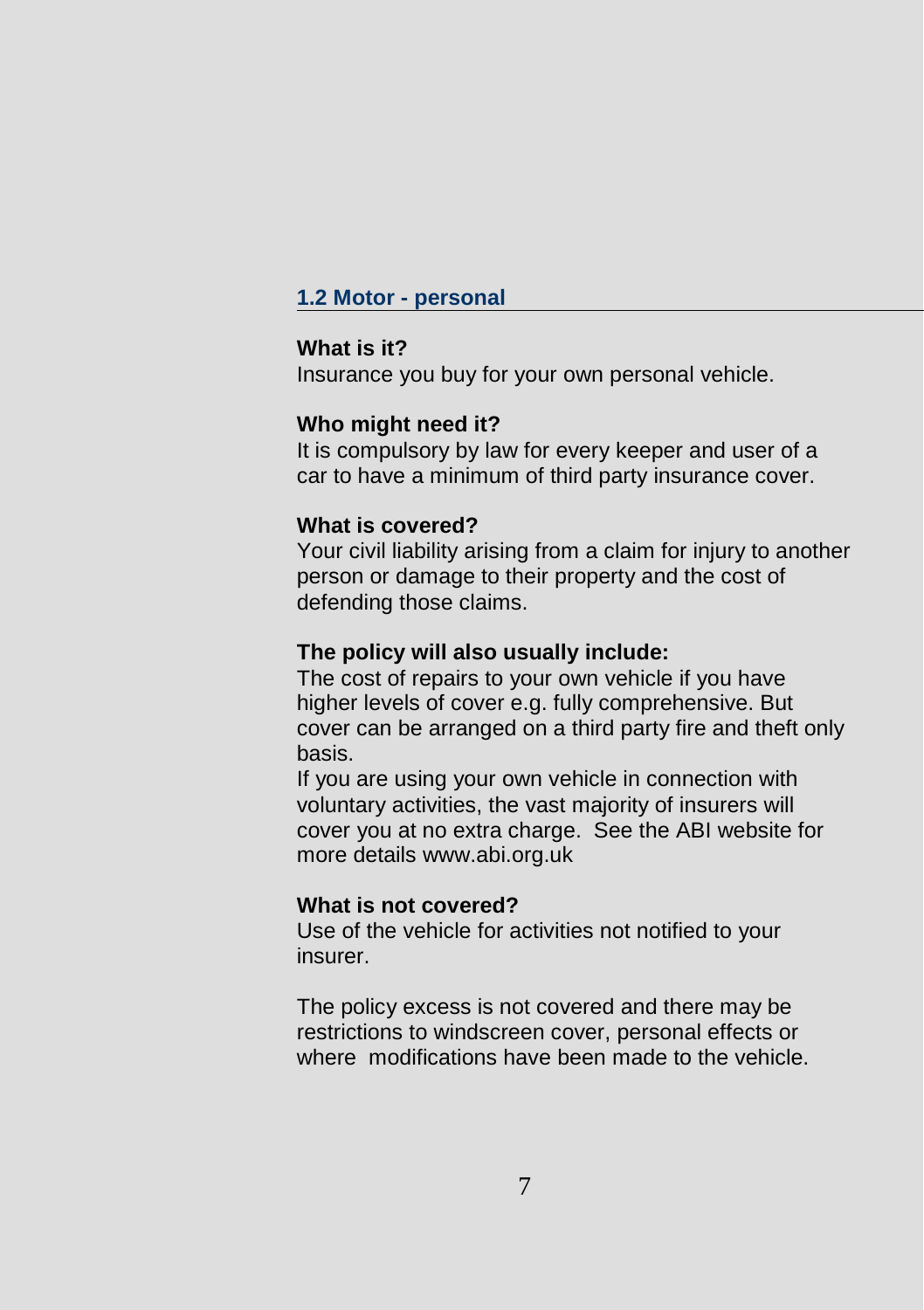# **1.3 Motor – Fleets or individual commercial vehicles**

#### **What is it?**

Insurance you buy for vehicles owned or used by a company or organisation.

#### **Who might need it?**

Every organisation that owns, leases or uses vehicles must have a minimum of third party cover.

#### **What is covered?**

Your civil liability arising from a claim for injury to another person or damage to their property. And the cost of defending those claims.

#### **The policy will also usually include:**

- **-** Defence costs for criminal prosecutions where a person has been injured or killed.
- The cost of repairs to your own vehicles in most standard policies. This is often referred to as "comprehensive" cover.
- Cover can be arranged on a third party only or third party fire and theft only basis.
- Various vehicle types can be insured including private cars, commercial vehicles or vans and special types.

### **What is not covered?**

Use of the vehicle for activities not notified to your insurer.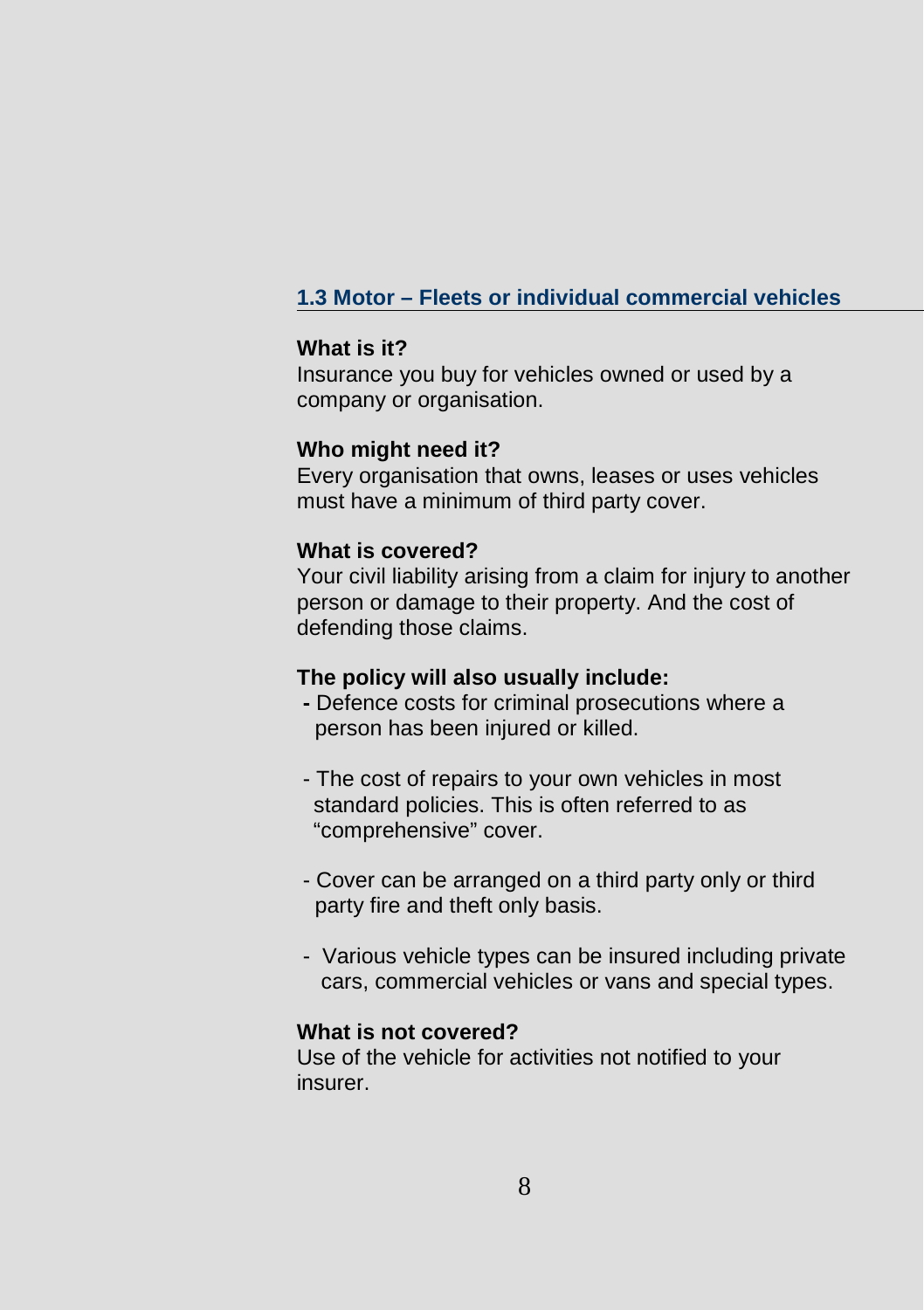The policy excess is not covered and there may be restrictions to windscreen cover and personal effects.

## **Section 2**

## **Important insurance cover for individuals who volunteer or act as trustees**

- Trustee and management liability / charitable trustees indemnity insurance
- Property household

The insurance policies in this section are relevant to individuals. In circumstances such as volunteering to cut a neighbour's hedge or clear snow from their path, any personal liability that may be incurred is normally covered by the liability section under household contents insurance.

Similarly if individuals are looking to volunteer as a Trustee on a more formal basis, Charitable Trustee's Indemnity Insurance is often provided by the charity to cover an individual's personal liability whilst acting on behalf of the charity.

Cover that would ordinarily be required to cover an organisation is outlined in the Section 3 and would provide cover for the activities of the Charity, ranging from providing food banks, to cancer research, education or whatever the activity the Charity undertakes to provide.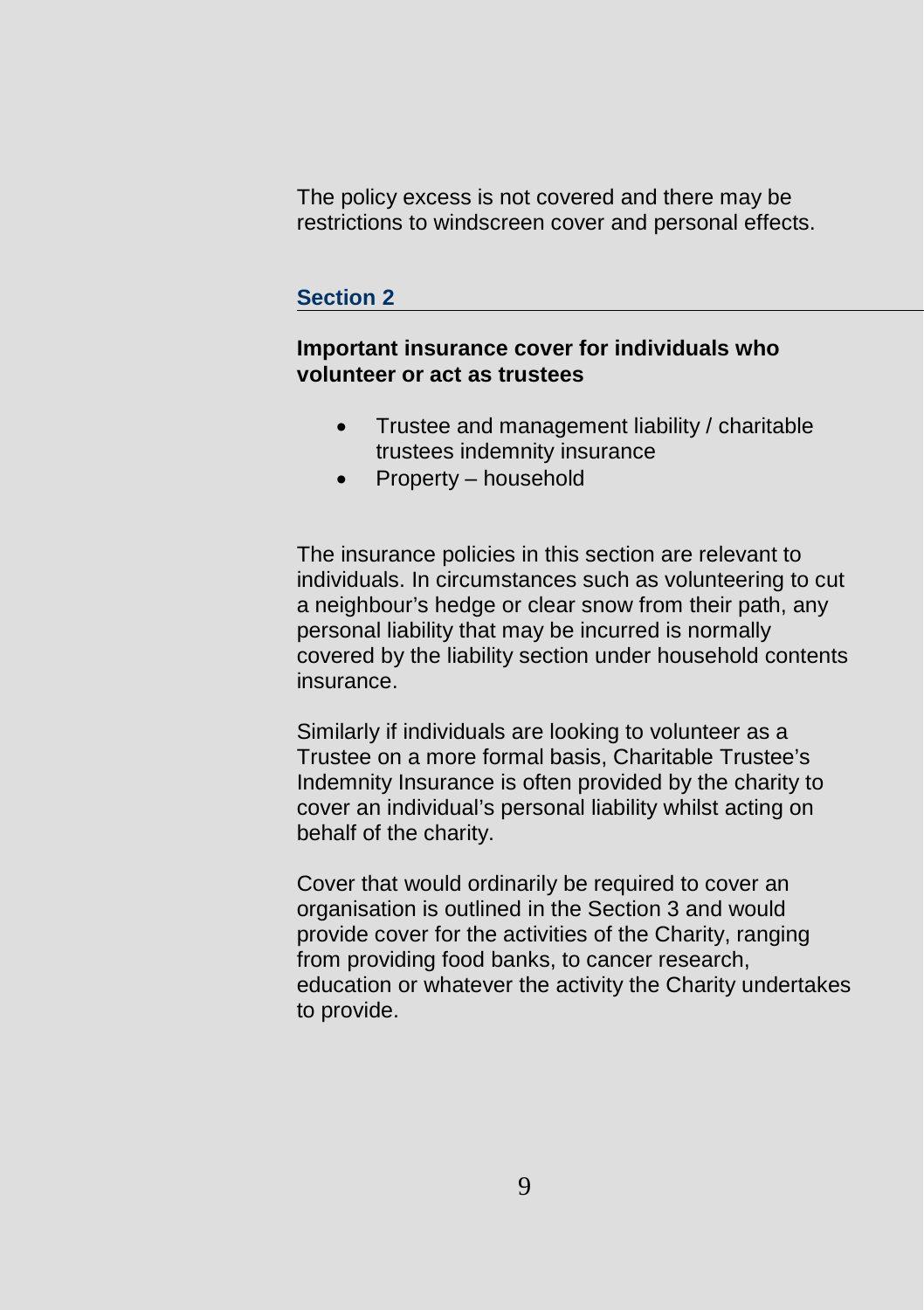## **2.1 Trustee and management liability / charitable trustees indemnity insurance**

## **What is it?**

Insurance which covers your duties as a Director or Trustee Director, Shadow Director Officer or Member of the Management Committee.

## **Who might need it?**

Anyone who is in a position of trust or leadership within the organisation or who has other legal responsibilities.

## **What is covered?**

The individuals referred to above are insured for civil liability arising from their mismanagement of the organisation and the cost of defending those claims.

## **The policy will also usually include:**

Some cover for the organisation itself in addition to the individuals.

## **What is not covered?**

Loss resulting from events that existed prior to the commencement of cover and losses where indemnity may be provided elsewhere, such as under an employers' liability or public liability insurance. In addition, criminal, dishonest, fraudulent or reckless acts are also excluded from cover.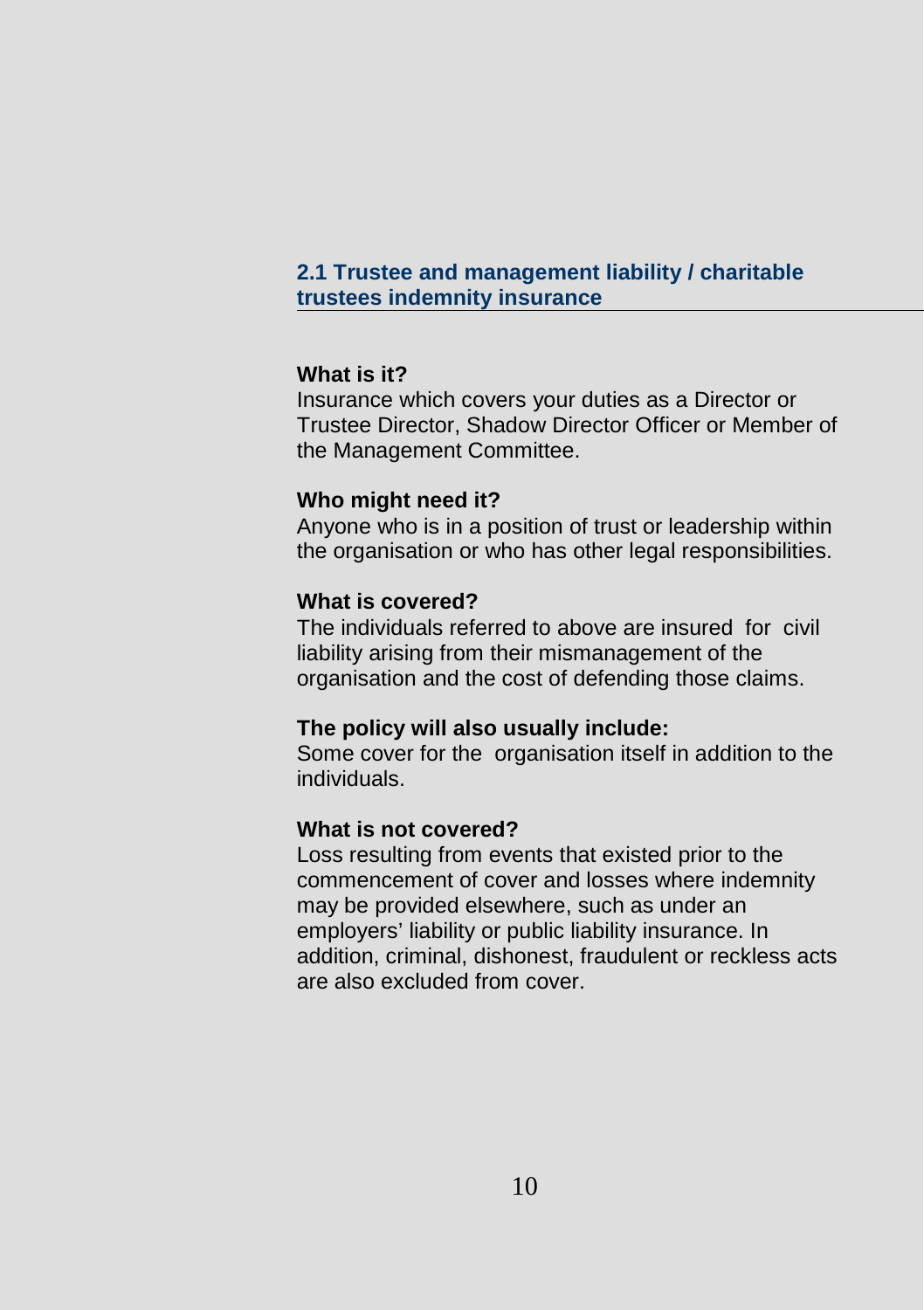## **2.2 Property - household**

#### **What is it?**

Insurance you buy for your own house and also its contents.

#### **Who might need it?**

Anyone who owns a house may need buildings and contents insurance. If you rent you may need just contents cover, which automatically extends to cover your liability to any 'third party'.

#### **What is covered?**

Your household policy will cover your home, its contents and also your civil liability arising from a claim for injury to another person or damage to their property arising out of your ownership or occupation of your home or your personal activities, and the cost of defending those claims.

Cover is usually provided for voluntary acts such as clearing a neighbour's drive of snow or garden tidying, where you are acting as an individual and not on behalf of an organisation or group.

#### **What is not covered?**

The policy excess and the extent of policy cover you select. Whilst some policies can be extended to include cover for individuals working from home, in general, household policies exclude any liability arising from activities relating to your business or profession.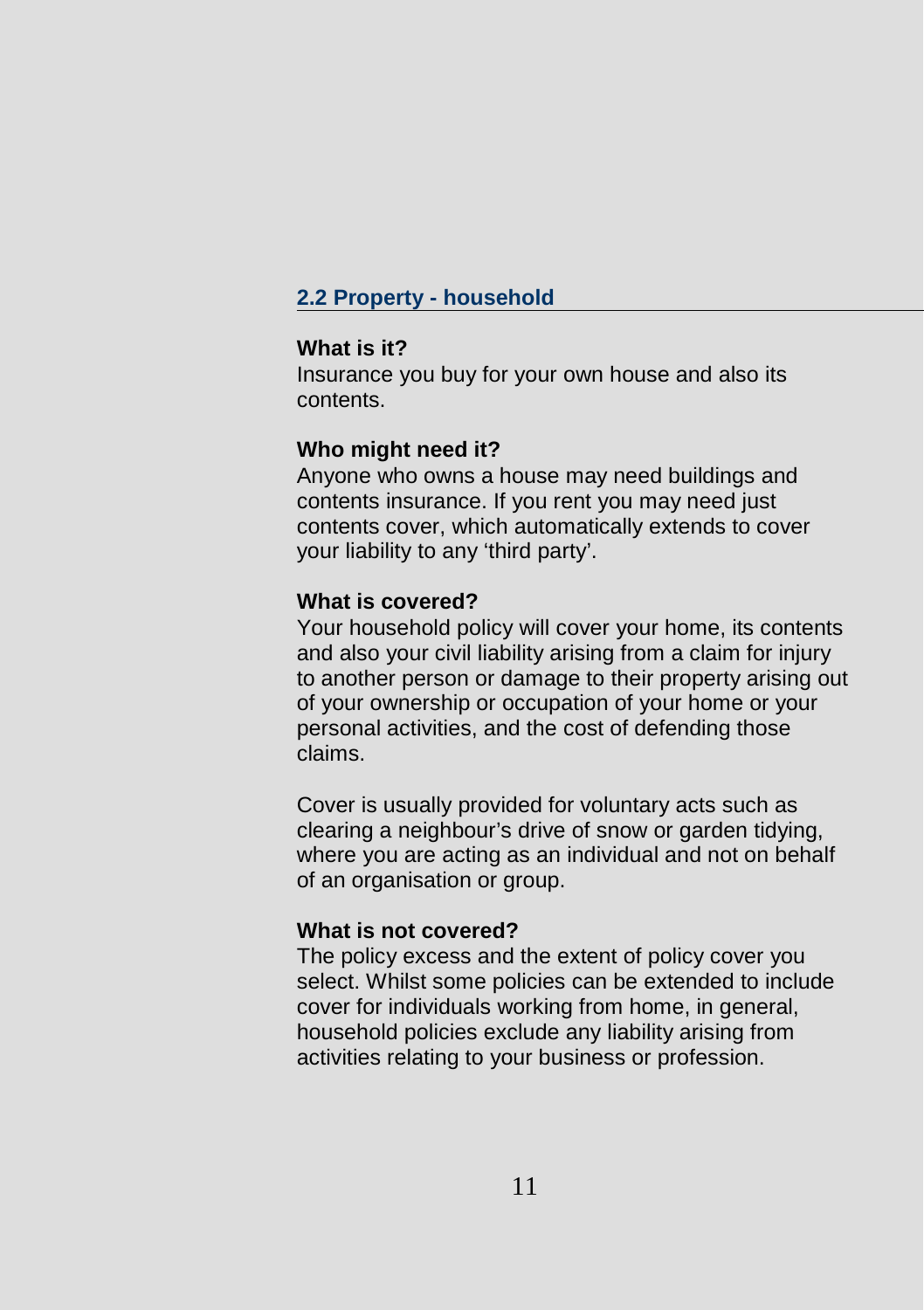Voluntary work carried out on behalf of an organisation or group is generally not covered.

#### **Section 3**

## **This section of the guide is aimed at the Charity & Community Sector**

The following classes of business can apply to the voluntary sector or charitable sector and the need for each class of business is determined by the requirements of either the individual or the charity/organisation. Such organisations often require the involvement of numerous volunteers in order to function, with volunteer help undertaking a varied and incredibly important range of tasks across the sector.

Some of the classes of business contained in this document are more relevant to larger organisations, but others apply to both large and small organisations.

When volunteering as an individual, it may not be required for you to arrange cover yourself as the organisation to whom you are offering your services may well already have cover in place. You can always check with them to satisfy any fears you may have.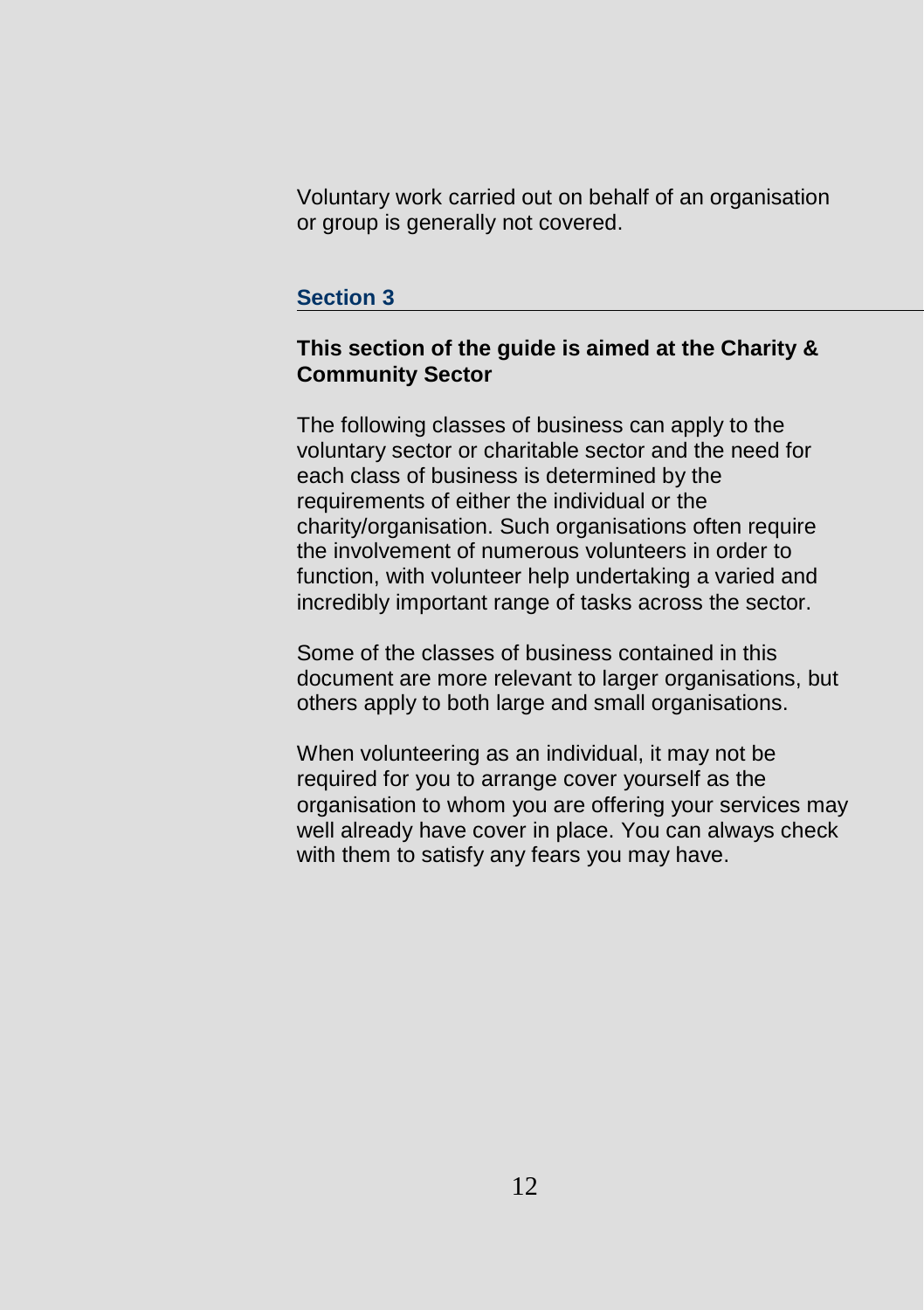# **3.1 Public liability**

## **What is it?**

Insurance that covers you for risks to people who are not employed by you and damage to property not owned by you.

## **Who might need it?**

Any organisation should arrange public liability insurance, but in particular any organisation working with the public, has any premises that others might enter or organises events.

## **What is covered?**

Your civil liability arising from a claim for injury to another person (who is not an employee) or damage to their property, and the cost of defending those claims.

## **What is not covered?**

The policy does not cover injury to 'authorised volunteers' as they are generally regarded as 'employees'. In addition, damage to property owned by you is not covered. 'Third party' risks arising from the use of a motor vehicle should be covered by a motor insurance policy.

## **The policy will also usually include:**

Defence costs for prosecutions under the Corporate Manslaughter Act 2007 and Health & Safety at Work Act 1974 and liability you may incur for damage to leased or let property. The policy can be extended to cover libel and slander.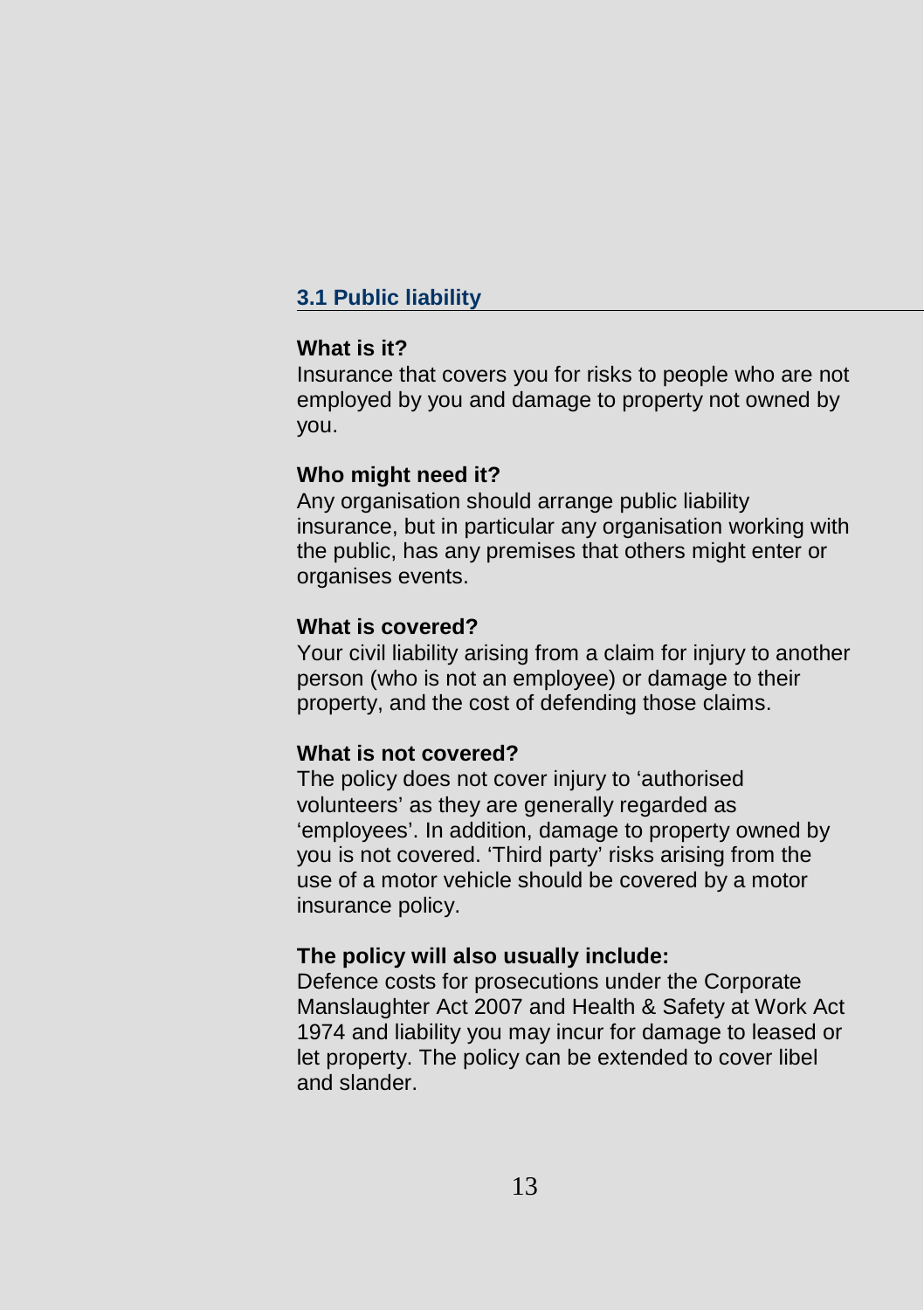# **3.2 Professional indemnity**

## **What is it?**

Insurance which covers negligent work or advice by you or your organisation

## **Who might need it?**

Individuals or companies providing advice or professional services, including legal and financial advice. Also where an organisation administers prescription drugs.

## **What is covered?**

Your civil liability arising from negligent advice or professional services you provide. Even if you are offering your advice *for free* you could still be sued, and the cost of defending those claims. Organisations providing medical treatment will require a

more specialist medical malpractice insurance.

## **What is not covered?**

The policy generally does not cover damage to property or injury to your employees or injury to a 'third party', but may do so where such loss or injury arises from the breach of professional duty.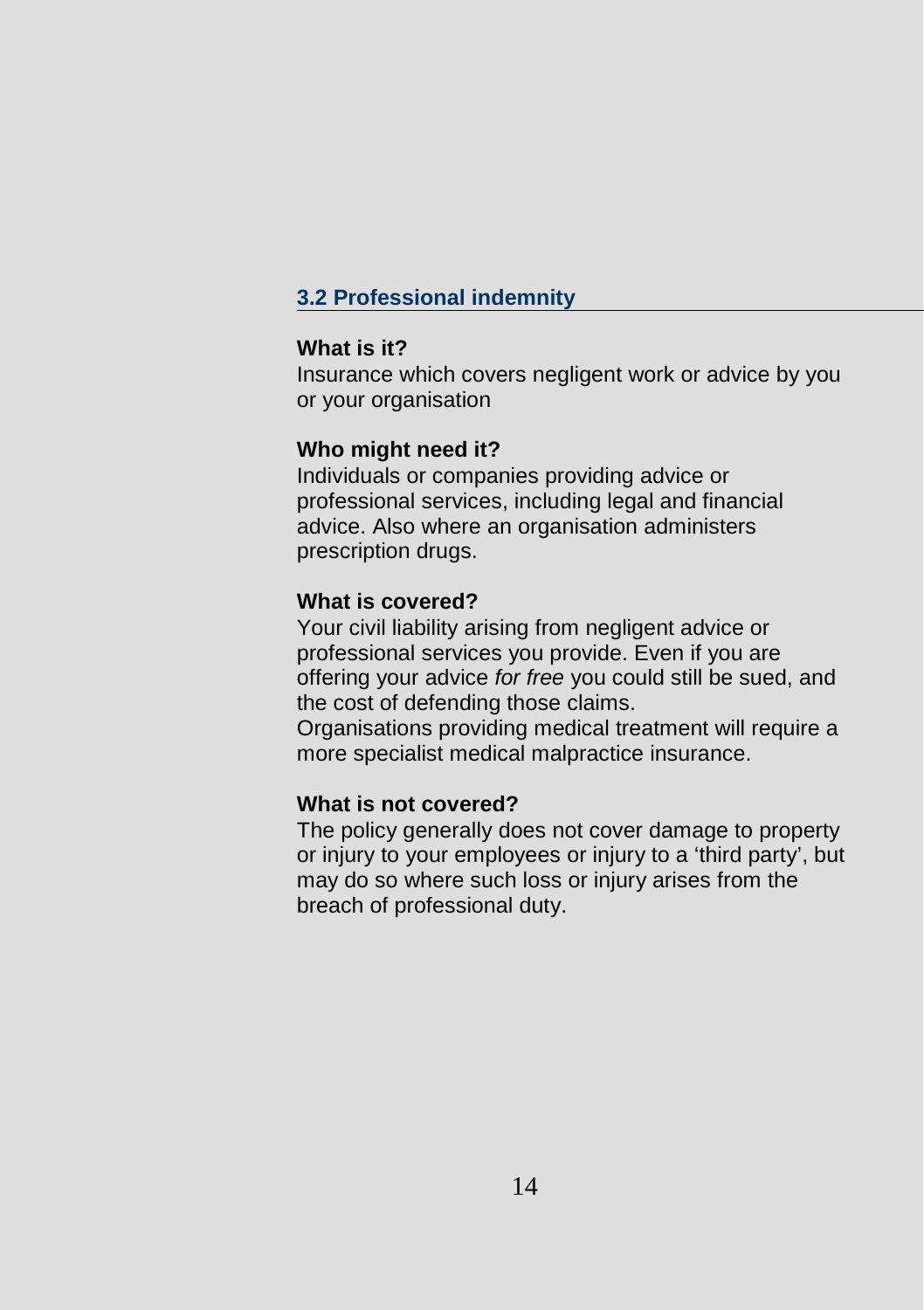## **3.3 Property – commercial**

#### **What is it?**

Insurance you buy for the buildings you use as an organisation or contents that you may own.

#### **Who might need it?**

Any organisation which owns or operates from a property.

## **What is covered?**

The commercial property insurance will cover the buildings and contents owned by the charity for the range of perils purchased e.g. fire, theft, terrorist damage etc.

## **What is not covered?**

The policy excess and damage caused by perils not specifically insured. Computer equipment and electronic equipment will need to be disclosed to insurers and more specialist cover is often available.

More specialist policies are available for the protection of computer equipment.

Theft cover for property carried in a vehicle may be excluded but if covered, will certainly be subject to policy restrictions.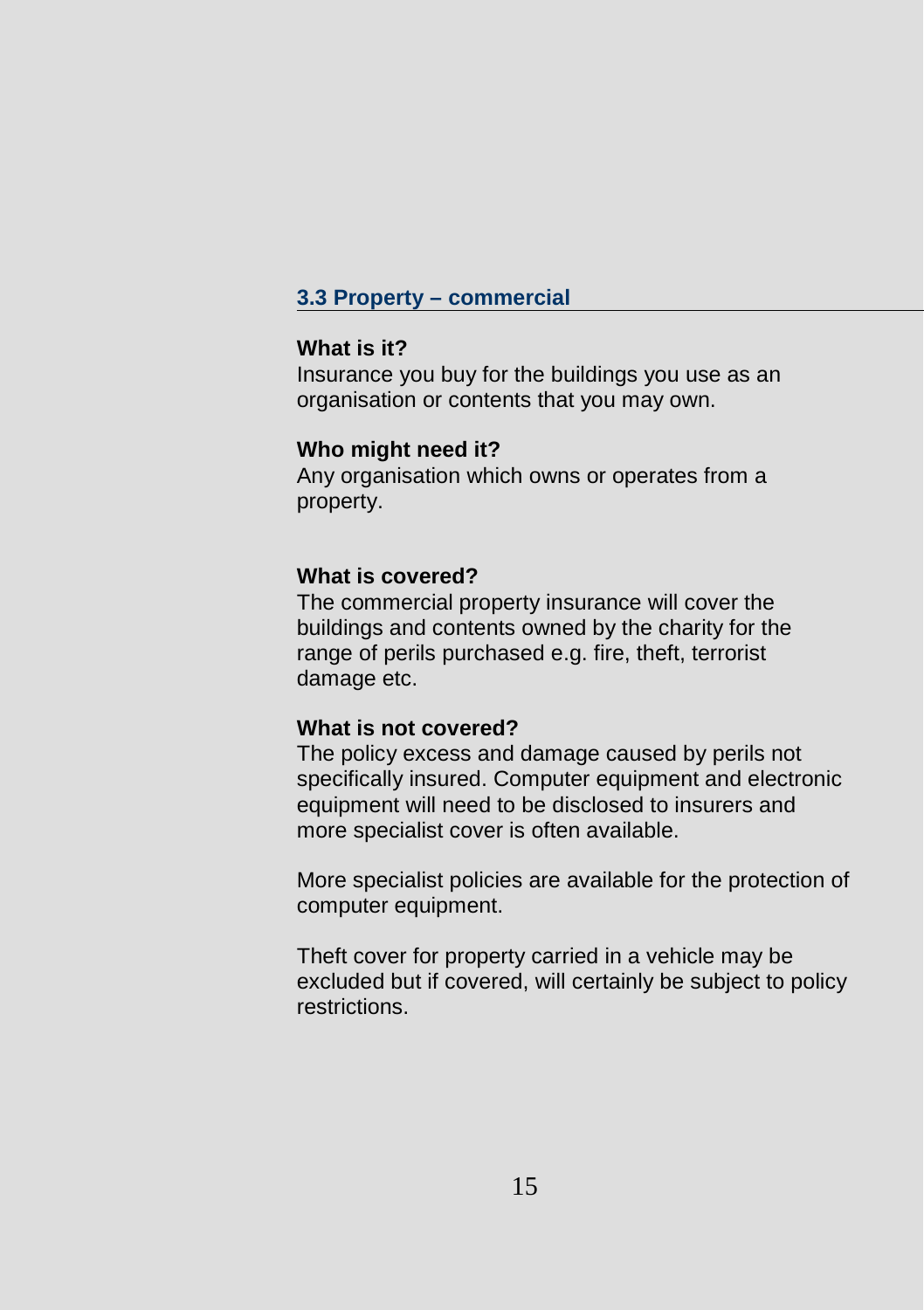## **The policy will also usually include:**

Moveable property whilst away from the property.

## **3.4 Engineering insurance**

## **What is it?**

Insurance that can be used to cover the statutory inspection of plant and equipment and it can cover damage to the equipment.

## **Who might need it?**

Organisations who occupy buildings where they are responsible for passenger lifts or industrial boilers (not domestic central heating boilers) or for organisations who operate plant and machinery.

## **What is covered?**

Statutory inspections of plant, equipment and passenger lifts can be insured. In addition, sudden and unforeseen damage, including theft of plant and equipment, can be covered.

Damage to surrounding property following the explosion of steam and pressure vessels and industrial boilers can also be covered.

## **What is not covered?**

There may be restrictions to the theft cover on plant. The cover of vehicles for road use should be more specifically insured by a motor insurance policy.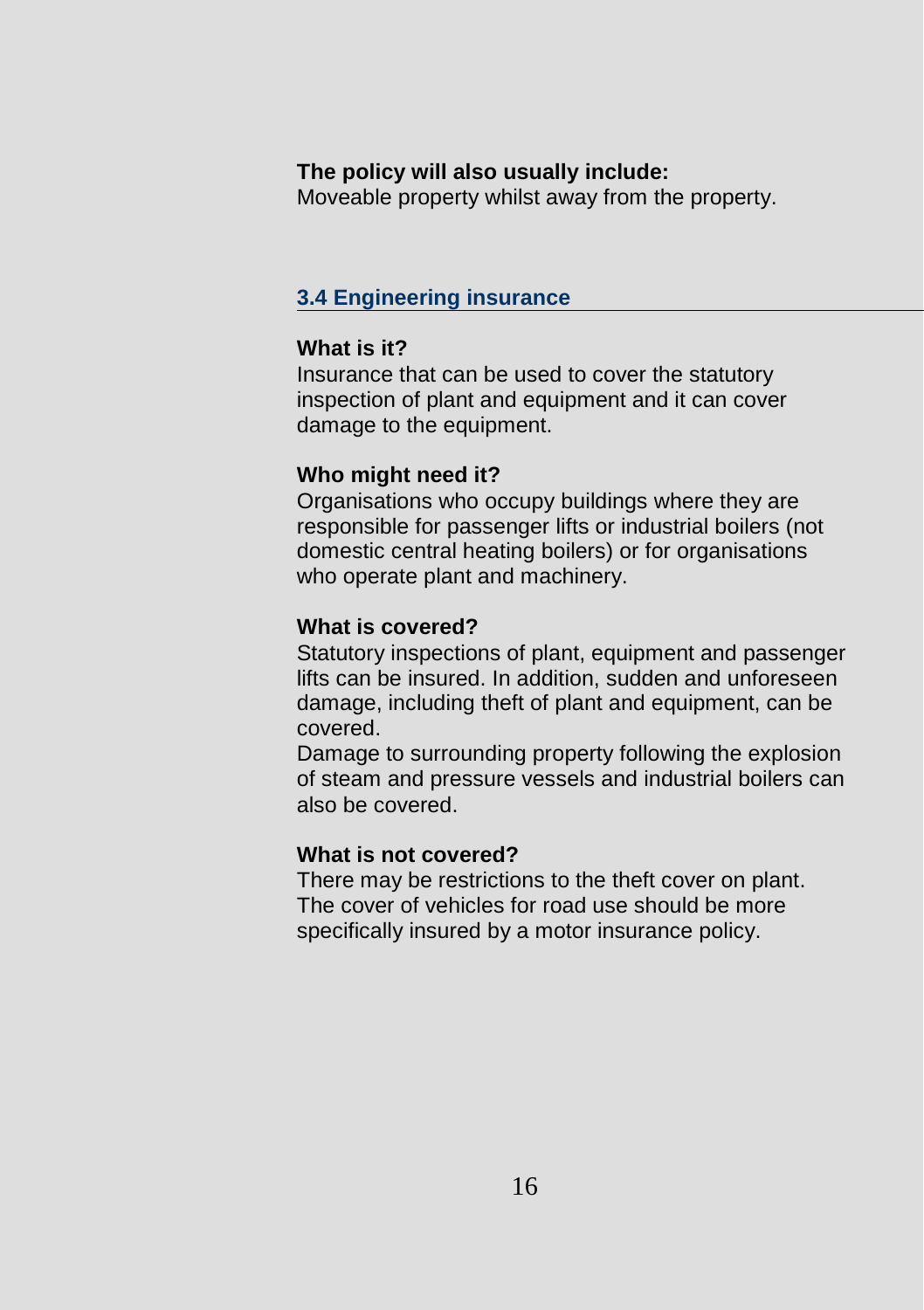# **3.5 Fidelity/crime insurance**

### **What is it?**

The policy covers the fidelity of individuals within the organisation who may defraud the organisation during their engagement.

## **Who might need it?**

Any organisation who handles money, in particular those organisations who handle financial transactions by electronic means.

## **What is covered?**

Loss or disappearance of funds due to fraudulent means up to the limit insured by the policy.

Often cover is granted subject to certain checks and procedures e.g. obtaining references for all new employees who handle cash.

Check with your insurer to ensure you can comply with these and if not, agree an alternative.

The policy would cover embezzlement of funds from an organisation over a period of time, such as the regular transfer of funds to sources other than for which they are intended.

## **What is not covered?**

The policy excess and loss of interest on your money.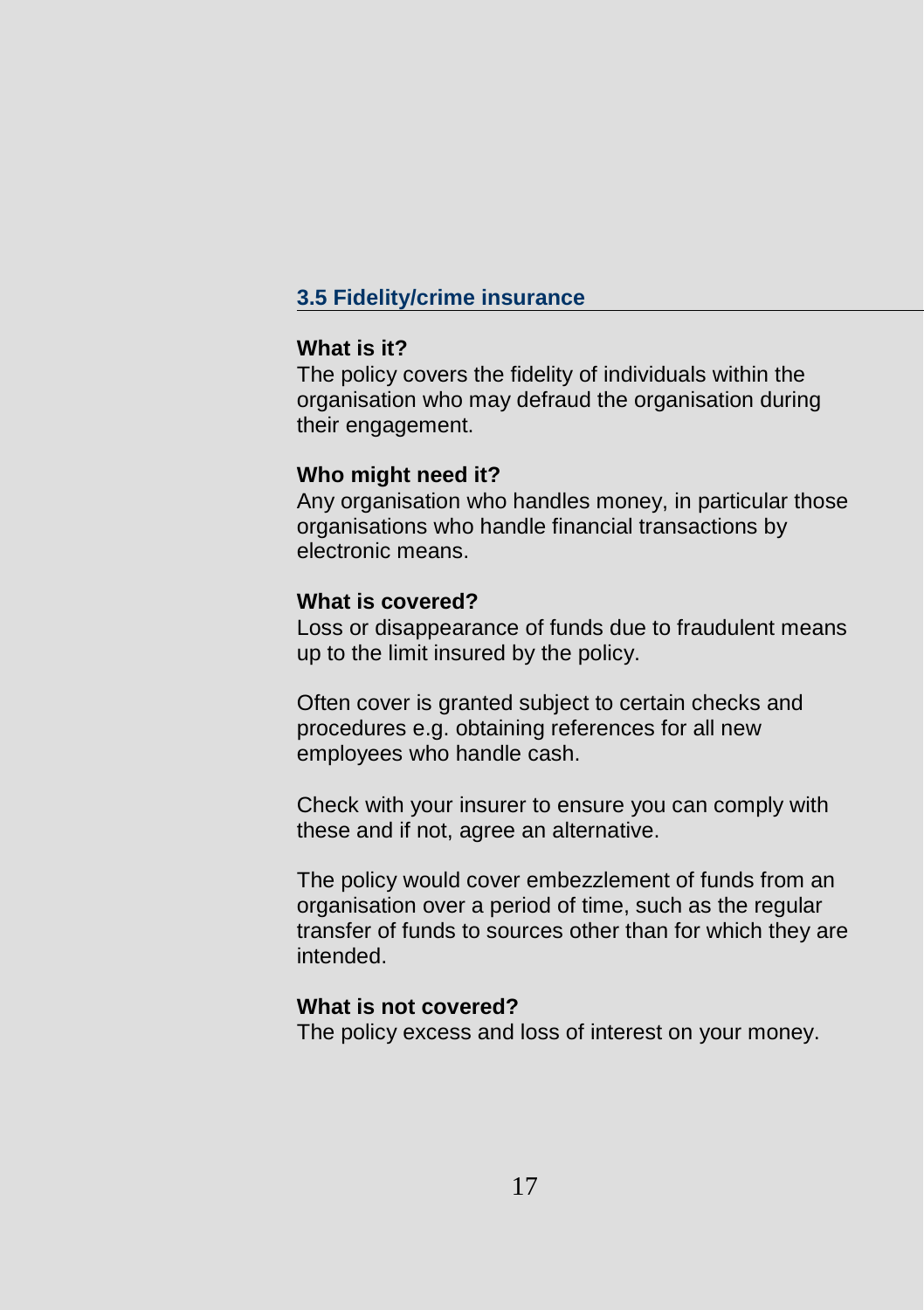## **3.6 Insurance of money**

### **What is it?**

The policy covers the loss of cash both at the premises and in transit to or from a bank. The policy may also cover cash in the hands of collectors or perhaps the takings from a charity shop.

## **Who might need it?**

This policy is suitable for any organisation handling cash.

## **What is covered?**

Cash losses up to the limit contained in the policy. The policy may also cover damage to safes and should extend to cover personal accident and injury to those carrying cash or handling cash.

This could include losses such as robbery or perhaps the theft of takings from a shop or an event that is being run by volunteers.

#### **What is not covered?**

Theft losses involving fidelity of individuals within the organisation unless such loss is discovered within a short period of time (usually seven days). This is the subject of a separate insurance policy.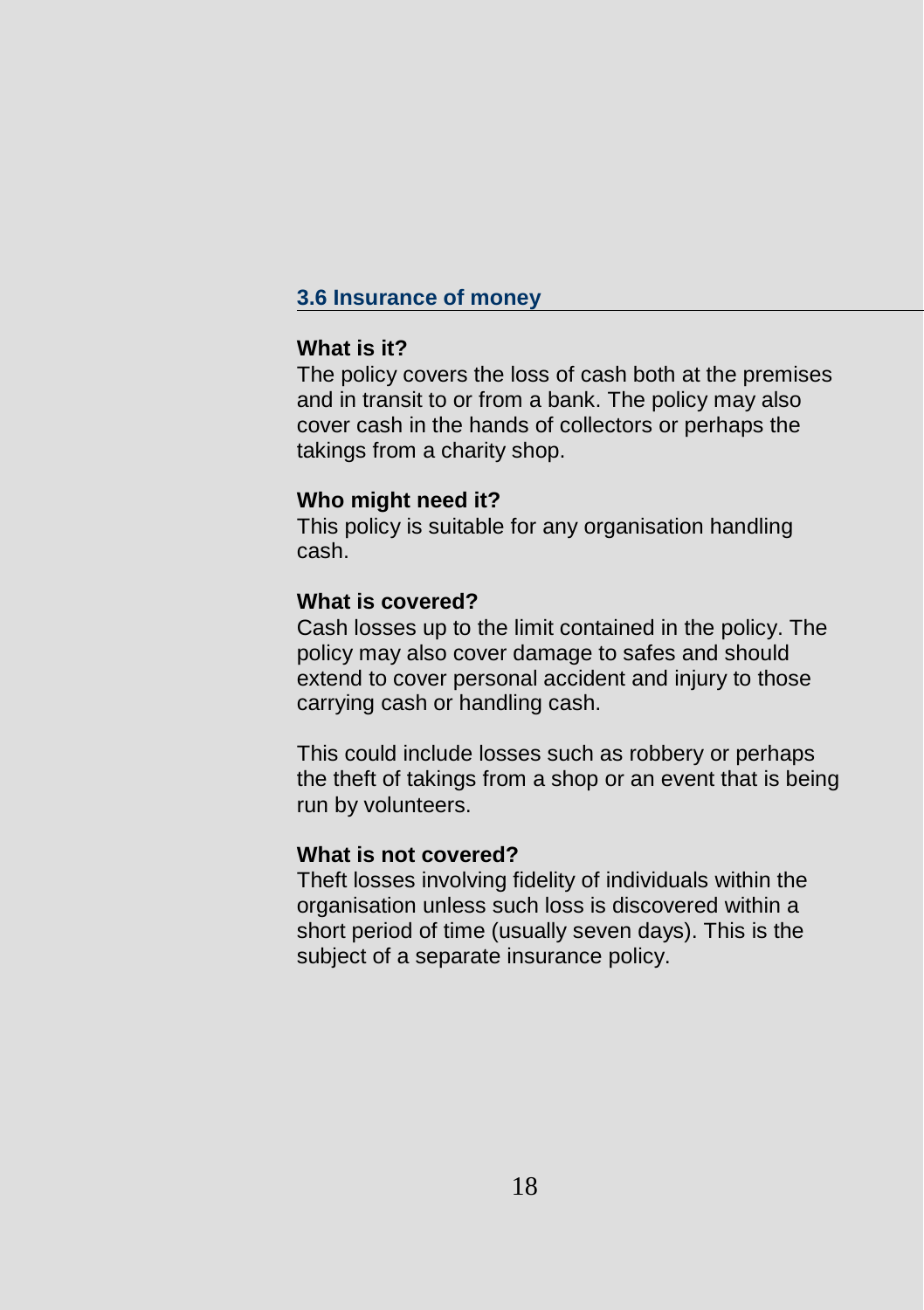## **3.7 Business interruption insurance or consequential loss insurance**

## **What is it?**

The policy looks to provide cover for the income or gross profit of the organisation following loss or damage to insured property.

For non-profit organisations cover can be arranged on an 'additional cost of working only' basis. Under this only the extra costs of continuing to operate after a fire or other insured event are insured. This could include setting up temporary alternative premises, for example.

## **Who might need it?**

Any organisation which is a trading entity that is looking to preserve business continuity.

Additional cost of working only cover is suitable if your main concern would be to continue functioning as a charity after an insured event.

## **What is covered?**

The policy can cover loss of gross profit, loss of rental income received or payable, loss of general income or increased costs of working following a loss at a property or the denial of access to a property following an insured event.

## **What is not covered?**

The policy excess.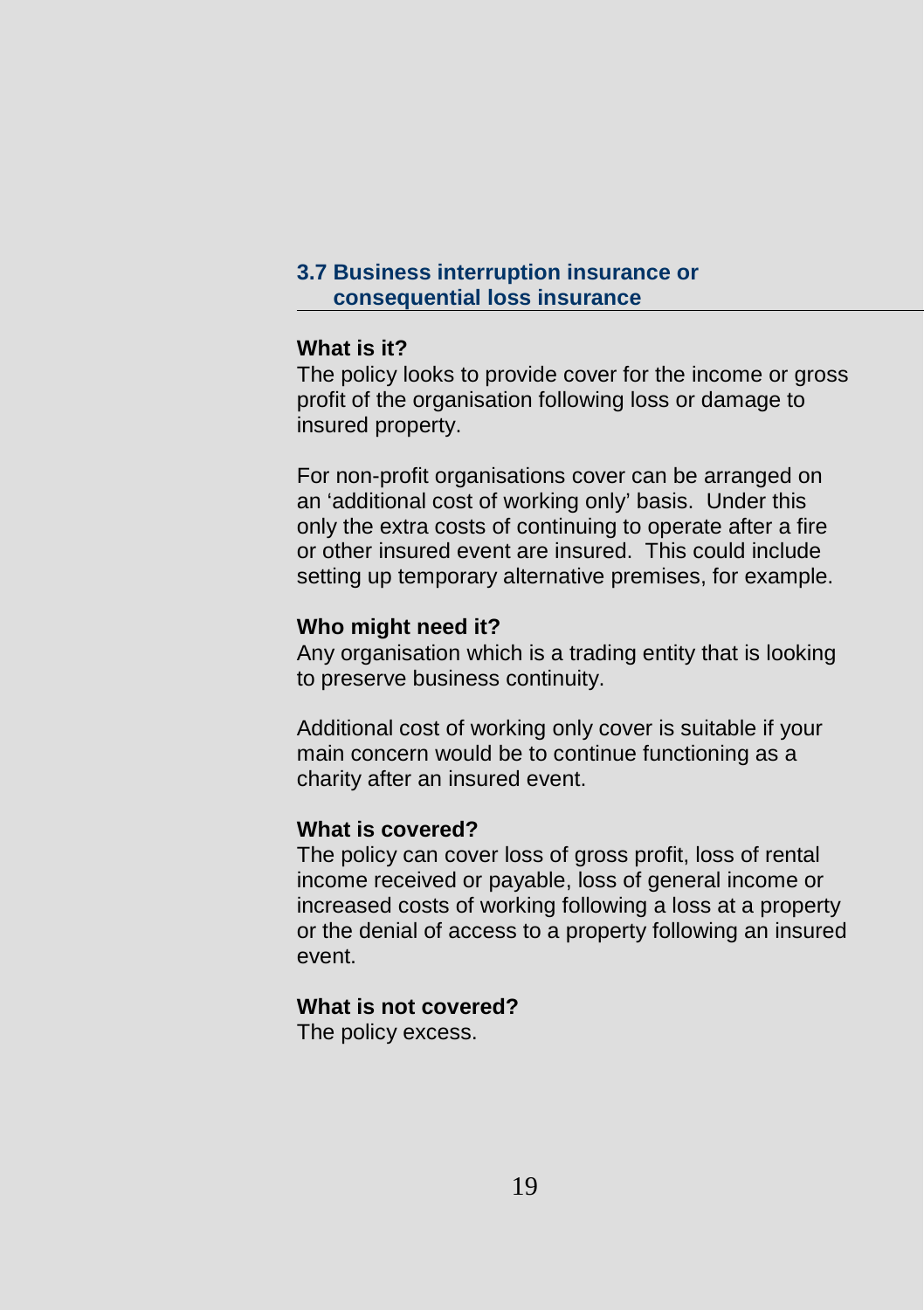# **3.8 Goods In Transit**

## **What is it?**

Insurance to cover goods carried in a vehicle.

# **Who might need it?**

Organisations moving property either belonging to you or to cover goods sent by you via a third party haulier or courier, either within the UK or overseas and could include aid delivered overseas.

# **What is covered?**

The cost of the replacement goods.

## **What is not covered?**

The policy excess. Theft from your own vehicles may be restricted.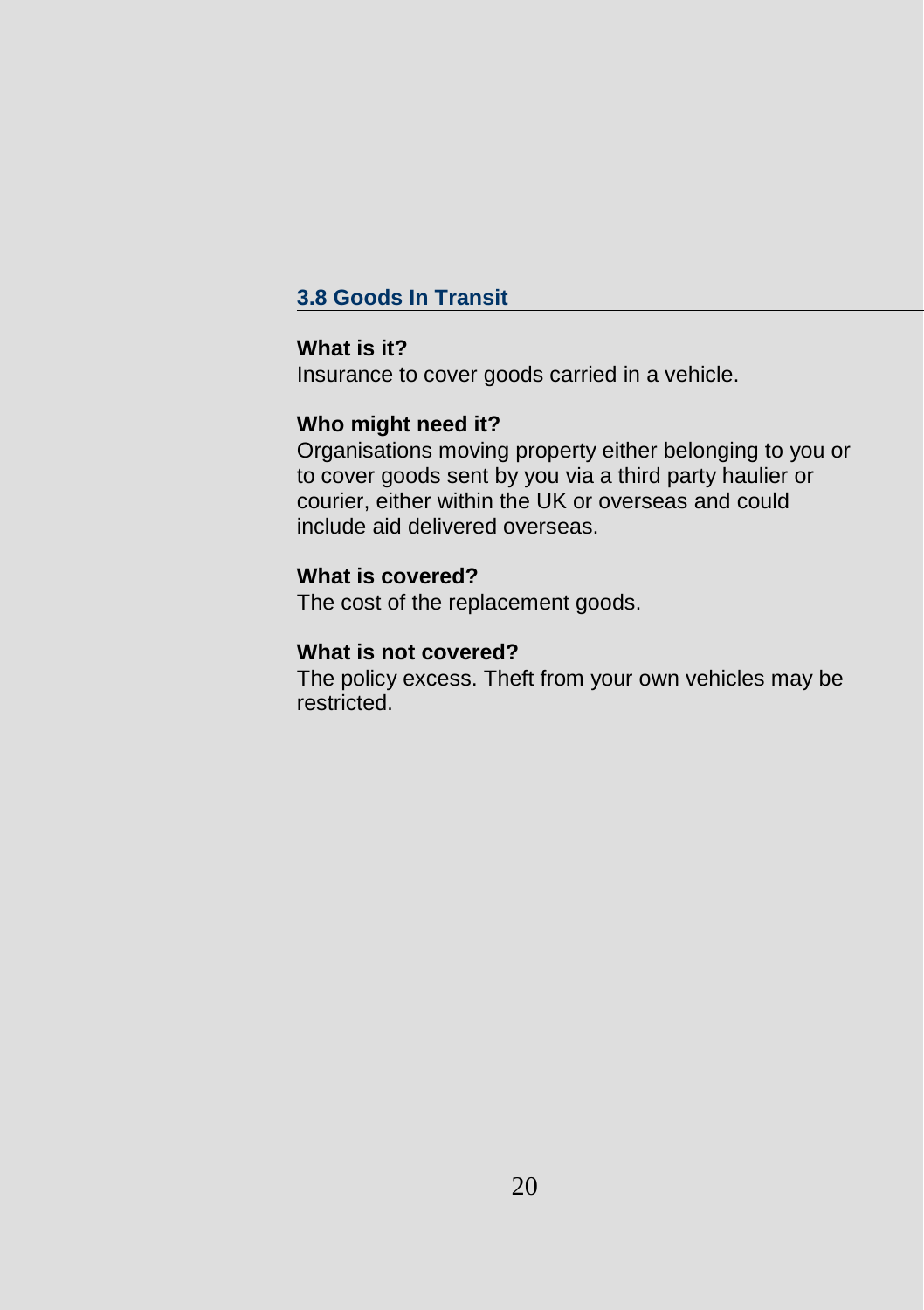## **3.9 Loss of License**

## **What is it?**

Compensation for the loss of a license granted under the Licensing Act 2003 or equivalent

## **Who might need it?**

Anyone who has a license under the Licensing Act 2003.

### **What is covered?**

Loss of Income or the deprecation in the value of the interest in a property resulting from the withdrawal of the License.

#### **What is not covered?**

Changes in the law and changes in planning restrictions.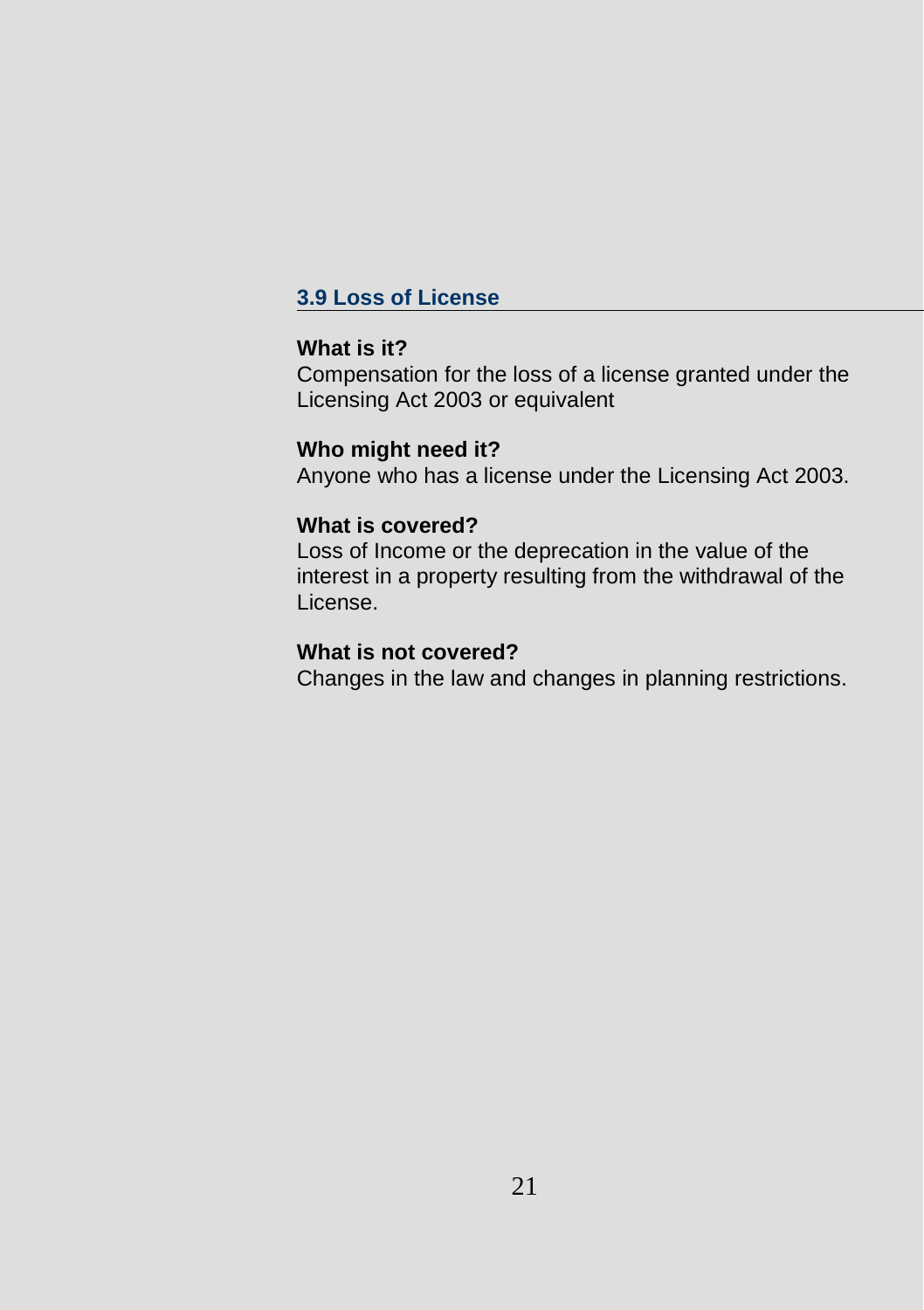# **3.10 Employment practices liability (EPL)**

#### **What is it?**

Insurance against the financial impact of a claim through issues surrounding employment.

#### **Who might need it?**

Any firm who employs staff as firms can be exposed to litigation or employment tribunals for not treating staff fairly.

## **What is covered?**

Legal costs and damages for claims brought by employees for unfair treatment in the work place. Cover would generally include claims for unfair dismissal, breach of contract, discrimination, harassment and other similar issues.

#### **What is not covered?**

The costs of the firm bringing an action is not covered as this class of insurance should not be confused with certain types of Legal Expenses Insurance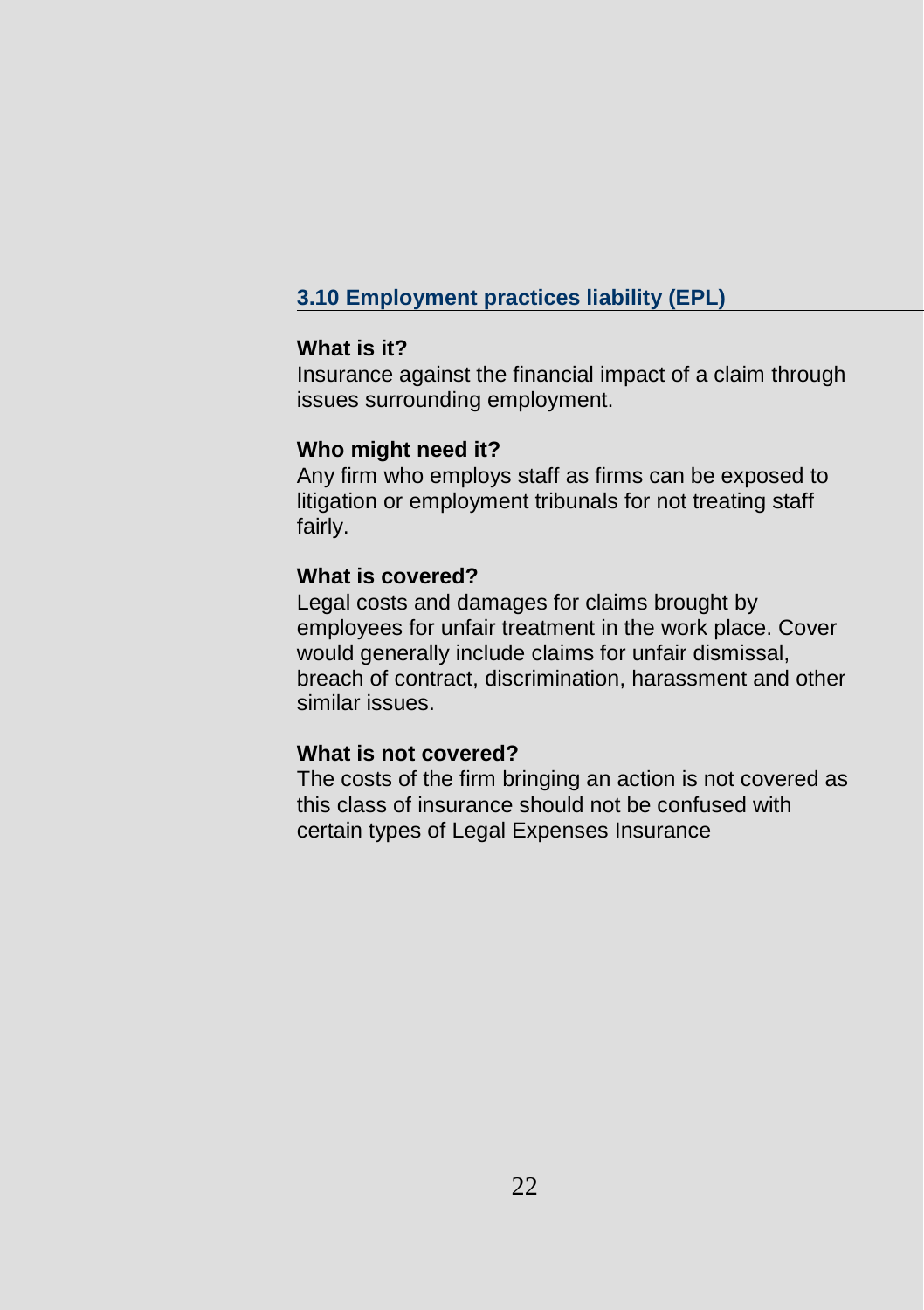# **3.11 Commercial Legal Expenses Insurance**

## **What is it?**

Insurance against the legal costs of claims brought against the firm.

## **Who might need it?**

All firms may have an exposure to this risk.

## **What is covered?**

The main sections that can be included within the policy include defence costs of employment disputes, including compensation awards, property protection, tax protection, bodily injury and general legal defence.

## **What is not covered?**

Litigation that has already commenced prior to the inception of the policy, along with any policy excess.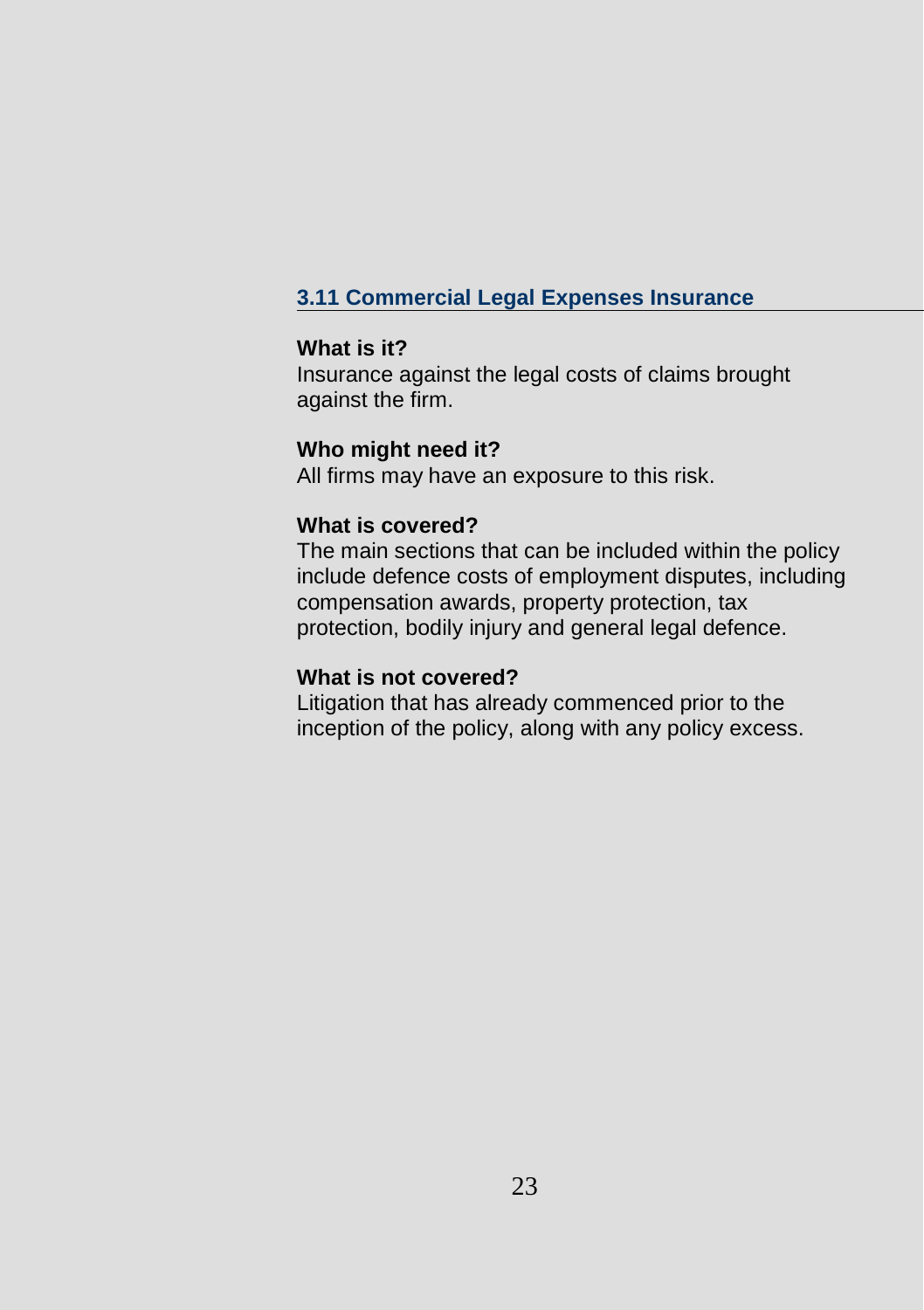# **3.12 Personal accident & sickness insurance**

## **What is it?**

Insurance covering illness or injury of the person.

## **Who might need it?**

Individuals can insure themselves whilst carrying on various activities or businesses can cover their employees.

## **What is covered?**

Temporary or permanent disablement through illness or loss of limbs, eyes or death caused by accident or sickness of the insured. Up to a maximum time period. There is also provision to include a weekly benefit that is paid following defined accident or illness.

## **What is not covered?**

Previous medical conditions and some hazardous activities. There is often a policy excess, which can be a time period or alternatively a sum of money.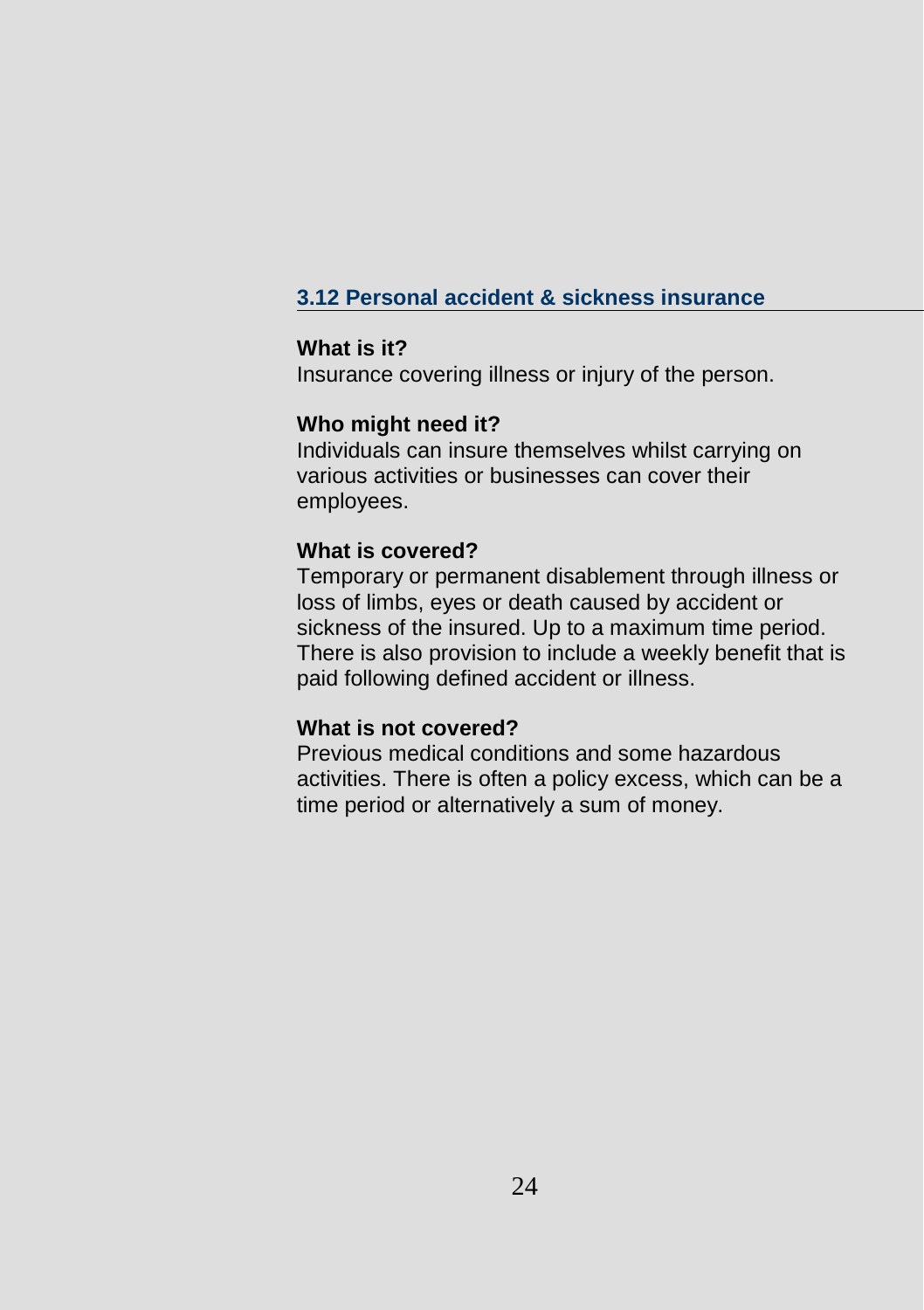# **3.13 Permanent health insurance**

## **What is it?**

Insurance against long term illness.

# **Who might need it?**

Individuals can insure themselves whilst carrying on various activities or businesses can cover their employees.

## **What is covered?**

A weekly/monthly benefit payable to preserve the net income of the individual who becomes ill.

## **What is not covered?**

Cases are usually underwritten and are based on health related screening. There is usually an excess which can be as long as six months or even longer.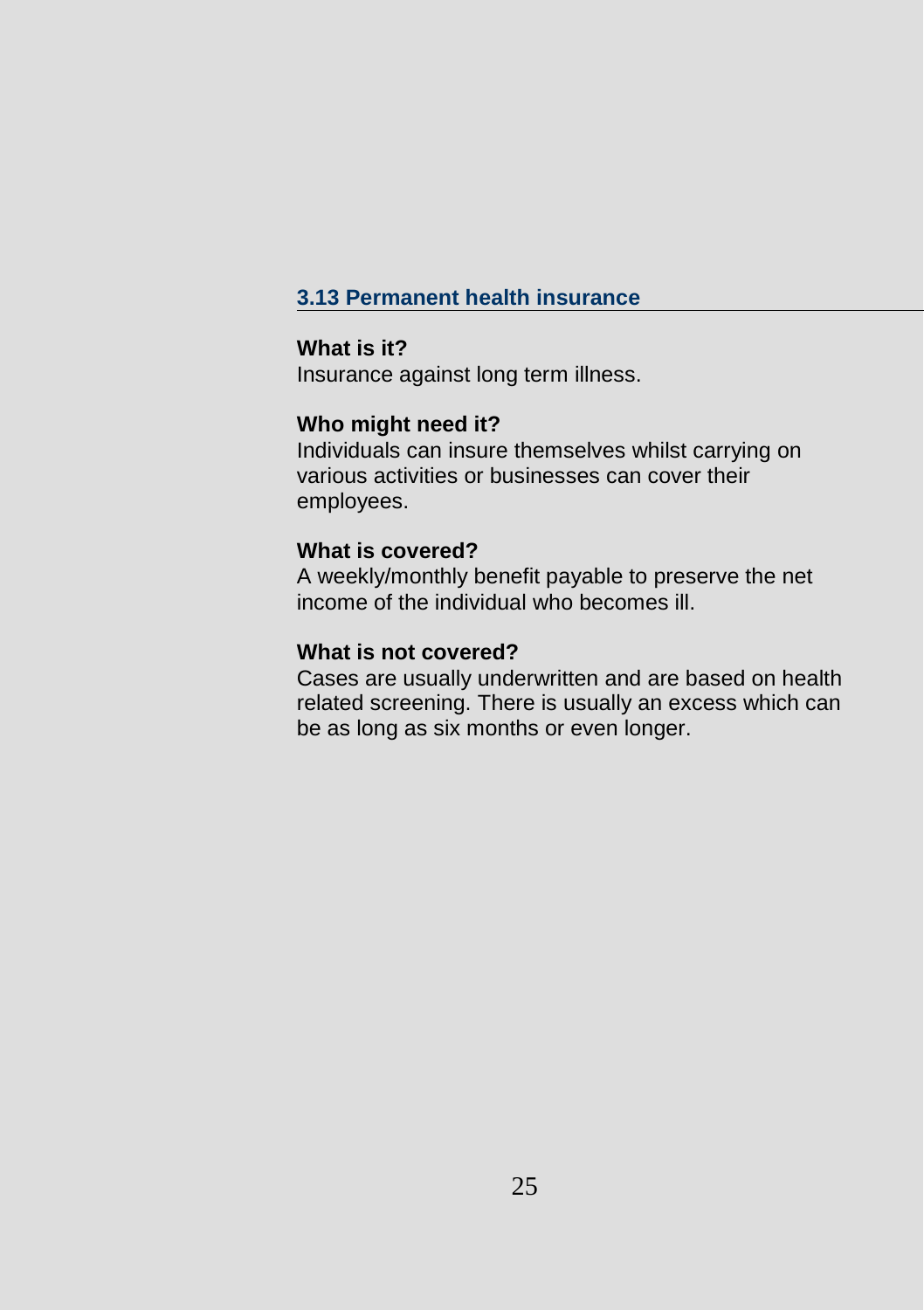# **3.14 Business or personal travel insurance**

### **What is it?**

Insurance against travel delay, medical expenses incurred and personal liability incurred whilst travelling. This can be UK or worldwide.

## **Who might need it?**

An individual looking to go on a trip overseas or a business whose employees undertake travel either within the UK or worldwide.

## **What is covered?**

Cancellation of travel, delay, medical expenses, personal liability, luggage, hazardous activities, if disclosed, and often this includes a form of crisis management assistance via helplines.

#### **What is not covered?**

There is usually a policy excess and the requirements for medical underwriting of some form or other.